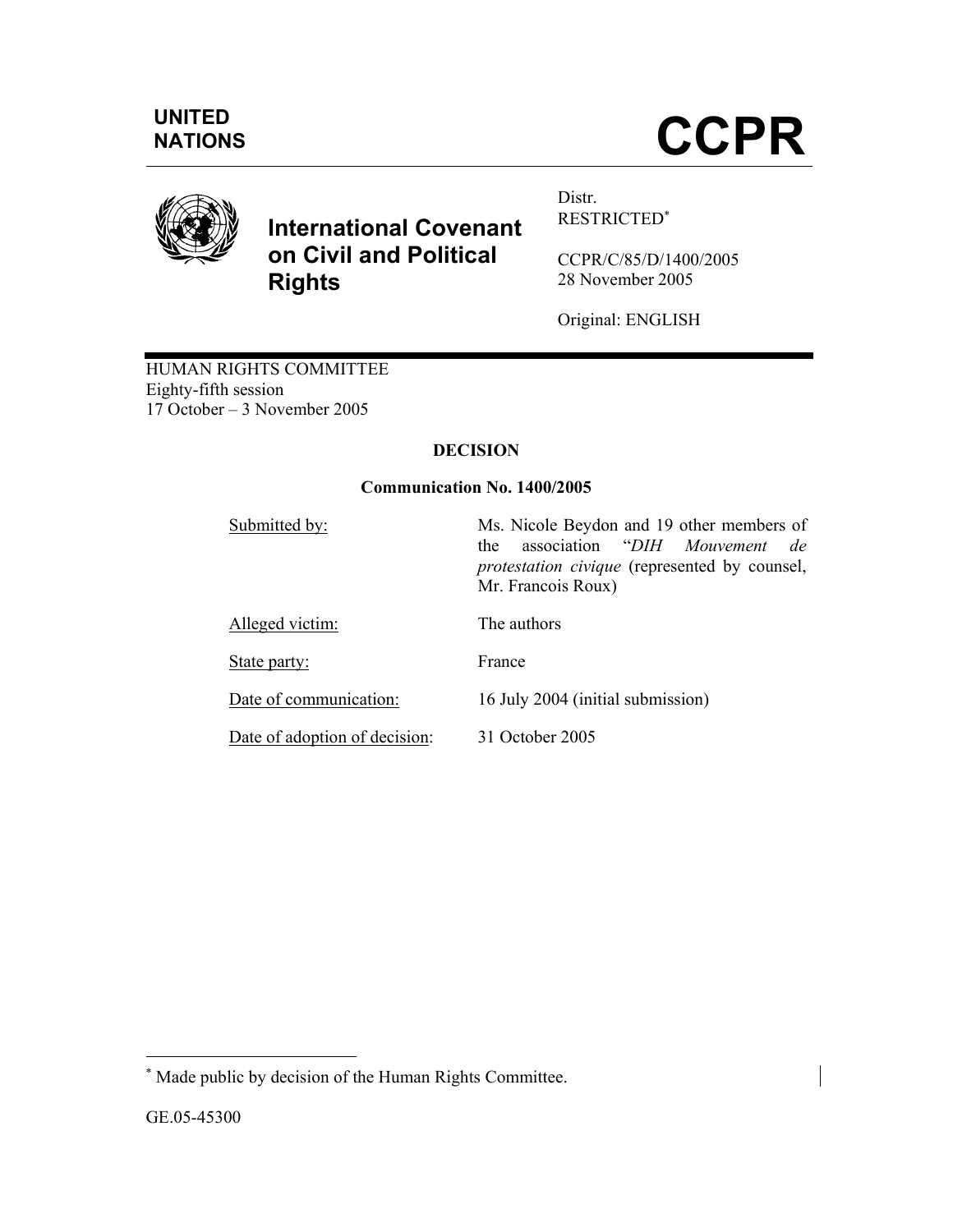*Subject matter:* Alleged damages to members of a non-governmental organization by virtue of State party attitude vis-à-vis the International Criminal Court.

 *Procedural issues:* Exhaustion of domestic remedies; subsidiary character of article 2 of the Covenant; incompatibility *ratione materiae* with the provisions of the Covenant.

 *Substantive issues:* Right to access to courts; Right to take part in the conduct of public affairs.

 *Articles of the Covenant:* 2, paragraph 3 (b) and (c), 14, paragraph 1, and 25 (a)

 *Articles of the Optional Protocol:* 1 and 2

[ANNEX]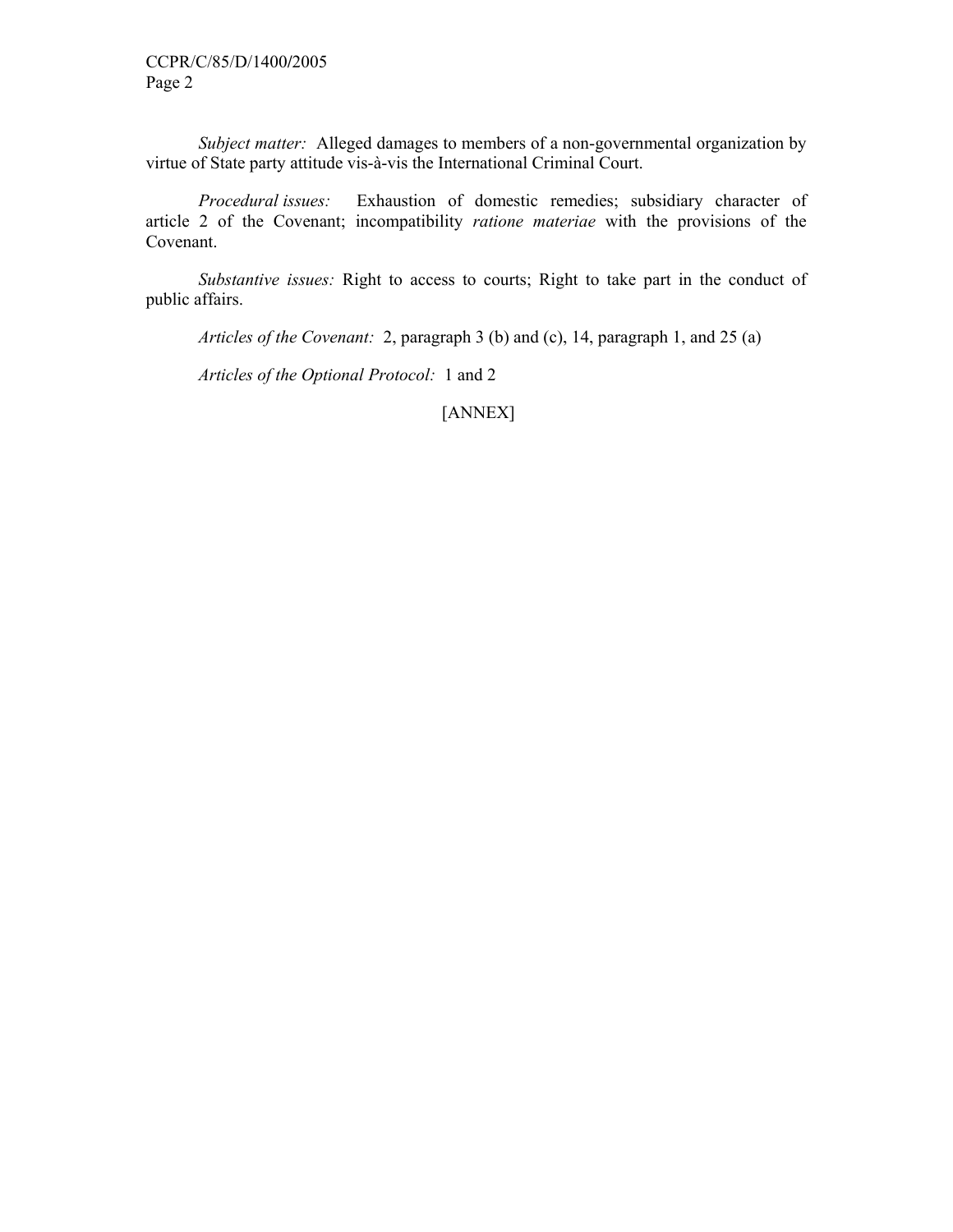#### **ANNEX**

## DECISION OF THE HUMAN RIGHTS COMMITTEE UNDER THE OPTIONAL PROTOCOL TO THE INTERNATIONAL COVENANT ON CIVIL AND POLITICAL RIGHTS

#### Eighty-fifth session

#### concerning

## **Communication No. 1400/2005\*\***

| Submitted by:          | Ms. Nicole Beydon and 19 other members of<br>association "DIH Mouvement<br>de<br>the<br>protestation civique |
|------------------------|--------------------------------------------------------------------------------------------------------------|
| Alleged victim:        | The authors                                                                                                  |
| State party:           | France                                                                                                       |
| Date of communication: | 16 July 2004 (initial submission)                                                                            |

The Human Rights Committee, established under article 28 of the International Covenant on Civil and Political Rights,

Meeting on 31 October 2005

Adopts the following:

#### **DECISION ON ADMISSIBILITY**

1. The authors of the communication are Ms. Nicole Beydon and nineteen other persons, all French citizens. They claim to be victims of violations by France of article 2, paragraph 3 (b) and (c); article 14, paragraph 1; and article 25 (a), of the International Covenant on Civil and Political Rights<sup>1</sup>. They are represented by counsel, Mr. Francois Roux.

 $**$ The following members of the Committee participated in the examination of the present communication: Mr. Nisuke Ando, Mr. Prafullachandra Natwarlal Bhagwati, Mr. Alfredo Castillero Hoyos, Mr. Maurice Glèlè Ahanhanzo, Mr. Edwin Johnson, Mr. Walter Kälin, Mr. Ahmed Tawfik Khalil, Mr. Rajsoomer Lallah, Mr. Michael O'Flaherty, Ms. Elisabeth Palm, Mr. Rafael Rivas Posada, Sir Nigel Rodley, Mr. Ivan Shearer, Mr. Hipólito Solari-Yrigoyen, Ms. Ruth Wedgwood and Mr. Roman Wieruszewski.

Pursuant to rule 90 of the Committee's rules of procedure, Committee member Ms. Christine Chanet did not participate in the adoption of the present decision.

<sup>&</sup>lt;sup>1</sup> The Optional Protocol entered into force for the State party on 17 May 1984.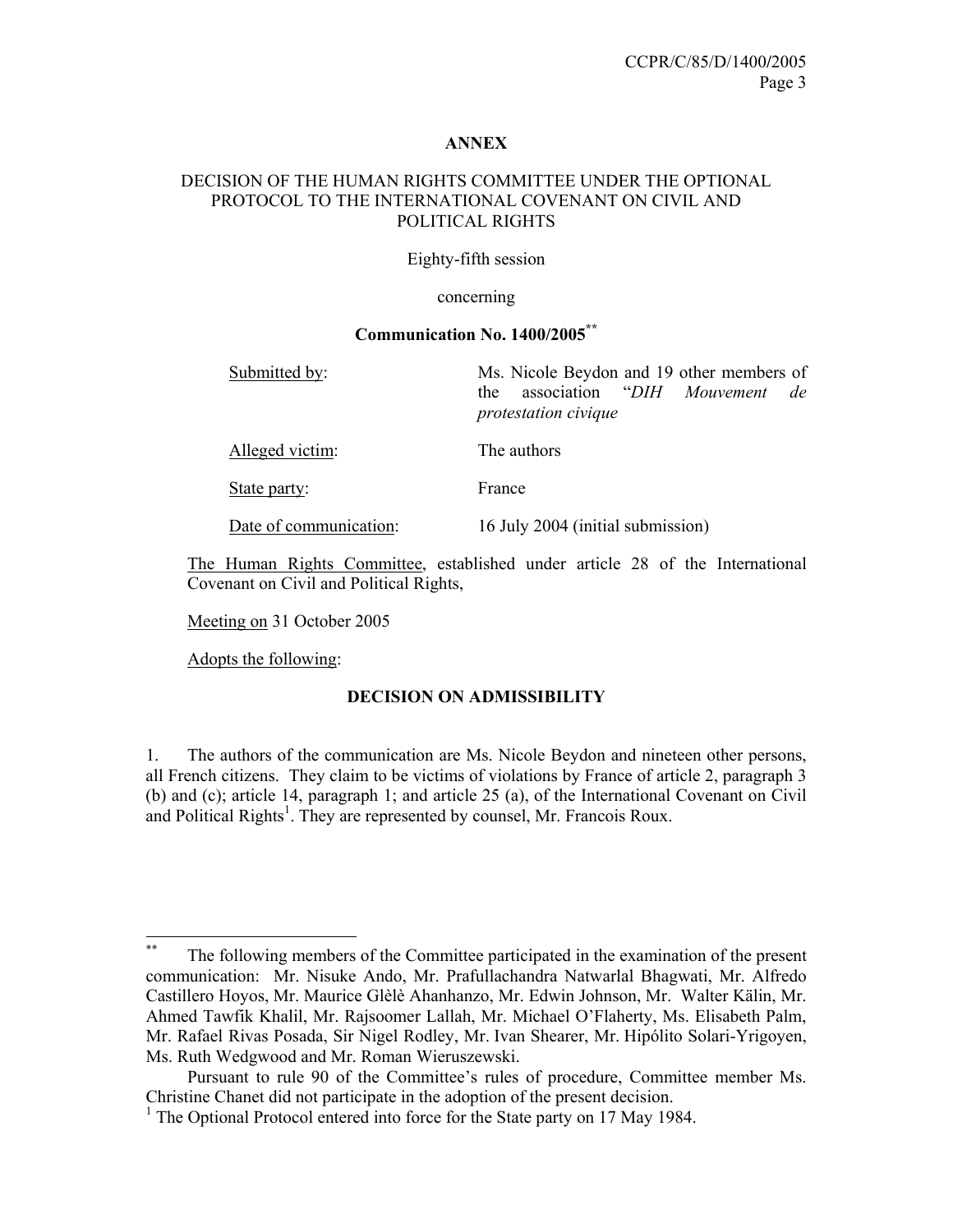## **Factual background**

-

2.1 The authors are members of *"DIH Mouvement de protestation civique"* ("*DIH*"), a human rights non-governmental organization (NGO) established in 1991 in Chambon-sur-Lignon, France. One of the association's objectives is to campaign for the creation of a permanent, independent, and effective international criminal court.

2.2 The authors mounted a legal challenge against the allegedly intransigent position of the Government of France regarding article124 of the Rome Statute of the International Criminal Court (ICC) which entitles a State party to the Statute to declare that is does not accept the jurisdiction of the Court over war crimes, alleged to have been committed by its nationals or on its territory, for a period of seven years, with the declaration being renewable indefinitely. They specifically challenged the Government's insistence on inclusion of article 124 being one of the most restrictive and controversial provisions governing the Court's jurisdiction over war crimes which created a legal void and institutionalised impunity. The authors also criticized that France, when depositing the instrument of ratification on 9 June 2000, made a declaration under article  $124<sup>2</sup>$  and alleged that this declaration not only restricted the Court's competence vis-à-vis France but also directly affected themselves, and French citizens at large, by depriving them of a remedy to prosecute and punish human rights transgressors. They also alleged that the French position was motivated exclusively by internal political and strategic considerations, namely the pressure from the Ministry of Defence to protect its armed forces from testifying before the ICC.

2.3 On 14 January 1997, the *DIH* submitted a "pre-trial brief" (*mémoire préalable*) to the French Ministry of Foreign Affairs, alleging violations of article 2, paragraph 3 (b) and (c), and article 25 (a) of the Covenant, article 2, paragraph 2, of the Human Rights Charter, as well as article 28 of the Universal Declaration of Human Rights. In the absence of a reply, *DIH* filed a suit against the government before the Administrative Tribunal in Paris (*Tribunal administratif de Paris*) on 11 July 1997, requesting 60,000,000 French Francs (FF) in compensation. By judgment of 24 June 1999, the Tribunal dismissed the claim on the grounds that it lacked jurisdiction to entertain a complaint relating directly to the State's exercise of its diplomatic prerogatives. The Tribunal also deemed *DIH's* request for compensation to be an abuse of the submission procedure and fined the association 10,000 FF.

2.4 On 18 August 1999, *DIH* filed an appeal before the Administrative Court of Appeal in Paris (*Cour administrative d'appel de Paris*) on the grounds that the Tribunal had failed to provide a rationale for its verdict; that it had failed to consider the complainants' arguments invoking the principles of unkept promises and reasonable expectations; and that it had mistaken its symbolic request for 60,000,000 FF (1 Franc per French citizen) for an abuse of the system. In later submissions, the *DIH* added that the French position in the negotiations not only engaged the state's liability ("*responsabilité sans faute de l'Etat*") but that it was also "separable" from an act of government which administrative courts were not competent to examine; it also reduced its demand for compensation to a symbolic sum of 1 FF. By judgement of 29 October 2002, the Court of Appeal upheld the Tribunal's decision, finding

<sup>2</sup> French Declaration under article 124: "Pursuant to article 124 of the Statute of the International Criminal Court, the French Republic declares that it does not accept the jurisdiction of the Court with respect to the category of crimes referred to in article 8 when a crime is alleged to have been committed by its nationals or on its territory."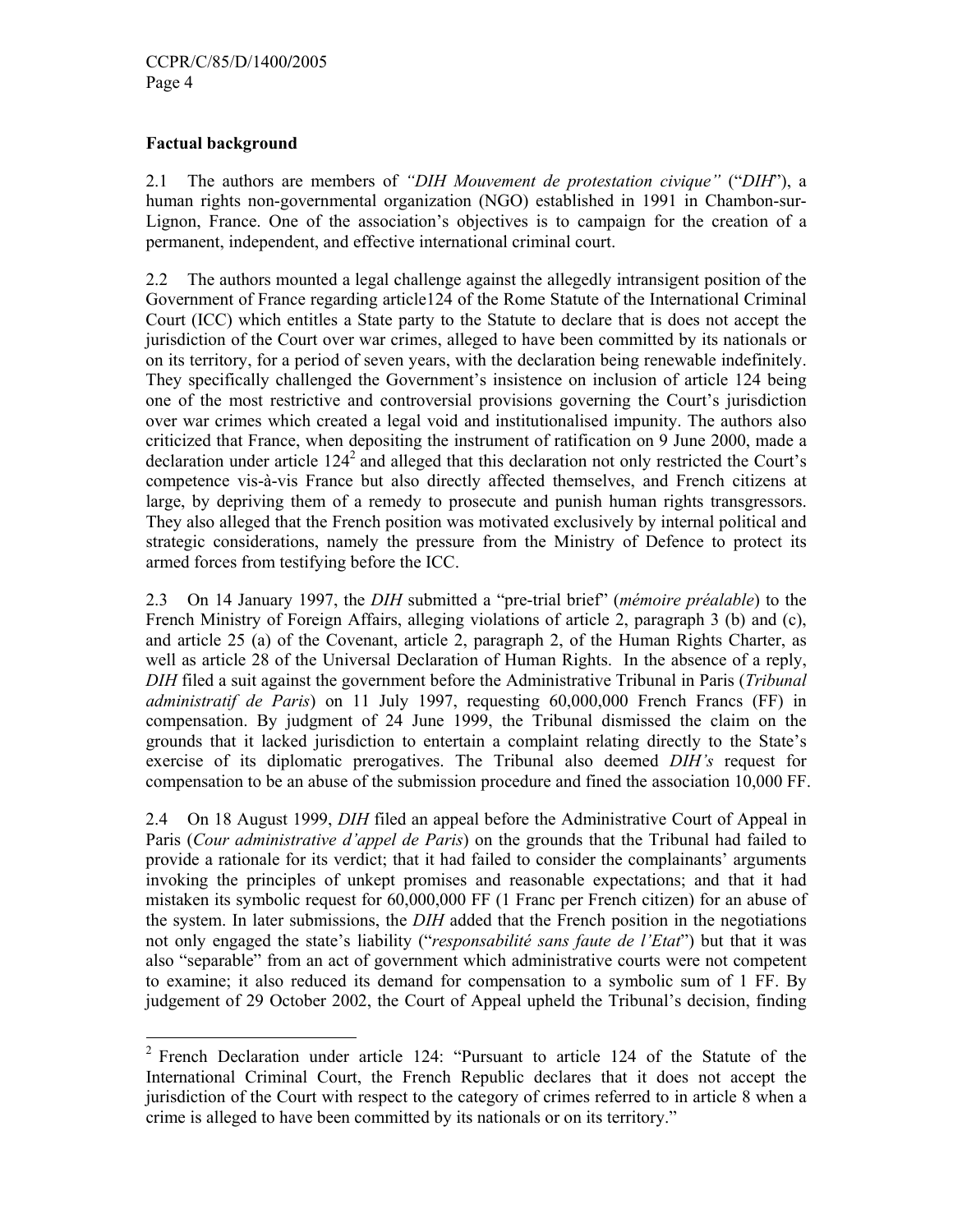that the Government's position in the ICC negotiations, not being detachable from the conduct of French international relations, fell outside the purview of domestic courts. However, it annulled as unjustified the Tribunal's decision to fine the complainants for abuse of the system.

2.5 In order to appeal (*pourvoi en cassation)* this verdict before the State Council (*Conseil d'Etat*), *DIH* applied for legal aid at the State Council's Legal Aid Office on 26 December 2002. Its request was rejected on 3 March 2003, on the grounds that the appeal was "manifestly inadmissible". The authors argue that this decision deprived them of all effective internal remedies and that the rationale for the rejection further shows that their appeal would have no prospect of succeeding in cassation.

## **The complaint**

3.1 The authors allege that the French Government violated article 25 (a) of the Covenant by depriving them of the right and the opportunity to take part in the conduct of public affairs relating to the ICC. They claim that despite numerous calls by parliamentary groups, individual senators, and non-governmental organizations at the time of the National Assembly debates on the ratification of the Rome Statute in February 2000 not to invoke this clause, France did not take into account either the authors' objections or the widespread public opposition expressed both directly and through their elected representatives to the French declaration under article 124.

3.2 The authors also allege that they are victims of a violation by France of their rights under article 2, paragraph 3 (b), which obliges the State-party to ensure recourse to judicial remedies and to develop the possibilities of judicial remedy. The authors argue that the creation of an international criminal court had the very aim of developing judicial remedies to prosecute the perpetrators of war-crimes in States signatories to the Rome Statute and that by invoking article 124, France deprived its citizens of an "effective international judicial remedy".

3.3 The authors also claim a violation of article 2, paragraph 3 (c), read in conjunction with article 14, paragraph 1 (access to court) because the domestic courts had erroneously relied on the notion of "act of government" in international relations, invoked by the Ministry of Foreign Affairs, to declare their incompetence, for lack of jurisdiction, to decide the case brought to them by *DIH* because, according to the relevant domestic jurisprudence the French declaration under article 124 should have been considered an "*acte détachable*"- i.e. an act which could be separated from the broader conduct of foreign relations. The authors argue that the State Party cannot invoke the theory of *acte de gouvernement* since it was internal rather than external considerations that determined the French position in the negotiations on article 124. The authors further claim that article 2, paragraph 3 (c), along with article 14, paragraph 1 of the Covenant was violated because the State Council's Legal Aid Office denied their request for legal aid although the State representative (*Commissaire du Gouvernement*) before the Court of Appeal had suggested that it was "not without hesitation" that he found the administrative courts incompetent to review the matter.

3.4 The authors further invoke the principle of protection of legitimate expectation (*confiance légitime*) articulated by the Court of Justice of the European Communities, which extends to all individuals in situations where the administration's conduct may have led them to entertain reasonable expectations and which obliges the administration to honour its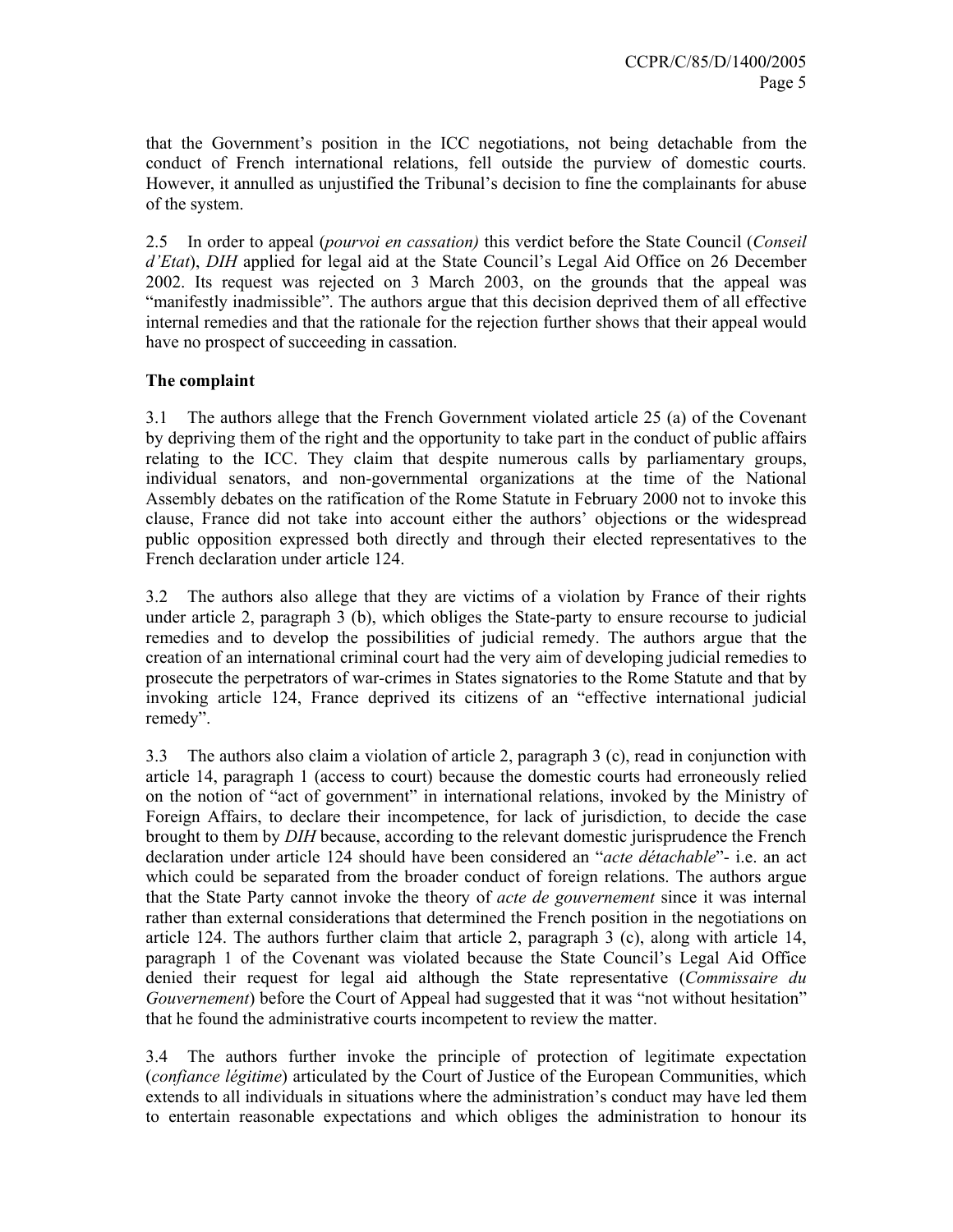promises. The authors note that French domestic law similarly recognizes the notion of unkept promises (*promesses non tenues*) and that the State Council has applied in the past the concept of "*responsabilité sans faute de l'Etat*" to cases in which the government repudiated a process it had already started or announced. Because France was one of the original supporters of the early proposals to create an international criminal court, by "radically" reversing its position in August 1996, the French government allegedly broke its earlier promise and acted in bad faith by invoking the provisions of article 124, which is said to amount to violations of article 2, paragraph 3 (b) and (c), read with article 25 (a) of the Covenant.

### **Issues and proceedings before the Committee**

4.1 Before considering any claims contained in a communication, the Human Rights Committee must, in accordance with rule 93 of its Rules of Procedure, decide whether or not it is admissible under the Optional Protocol to the Covenant.

4.2 The Committee has ascertained that the same matter is not being examined under another procedure of international investigation or settlement for the purposes of article 5, paragraph 2(a), of the Optional Protocol.

4.3 The Committee notes that the authors of the communication claim that in the context of domestic proceedings, they have become victims of violation by the State party of their rights under article 2, paragraph  $3(c)$ , in conjunction with article 14, paragraph 1, of the Covenant. The Committee recalls<sup>3</sup> that for a person to claim to be a victim of a violation of a right protected by the Covenant, he or she must show either that an act or an omission of a State party has already adversely affected his or her enjoyment of such right, or that such an effect is imminent, for example on the basis of existing law and/or judicial or administrative decision or practice. It notes that it was not the authors, but DIH, an association with legal personality under French law, that was party to the domestic proceedings. Thus, the Committee finds that that the authors were not victims, within the meaning of article 1 of the Optional Protocol, of the alleged violation of article 2, paragraph 3 (c), in conjunction with article 14, paragraph 1, of the Covenant

4.4 As regards the authors' claim that their right under article 2, paragraph 3 (b) was violated because they are deprived of an effective judicial remedy in the case of war crimes, the Committee notes that the authors have not shown that the French position regarding article 124 of the ICC Statute has already adversely affected them, or that such an effect is imminent. Consequently, the authors are not victims under the meaning of article 1, of the Optional Protocol.

4.5 The Committee has further noted the authors' claim under article 25 (a), that they were deprived, by the State party, of their right and opportunity to take part in the conduct of public affairs relating to the negotiations, and subsequent adhesion of France to the ICC Statute with a declaration under article 124 limiting the State party's responsibility, the Committee recalls<sup>4</sup> that citizens also take part in the conduct of public affairs by exerting influence through public debate and dialogue with their representatives or through their

-

<sup>&</sup>lt;sup>3</sup> See E.W. et al. v. The Netherlands, Communication No. 429/1990, Inadmissibility decision of 8 April 1993.

<sup>4</sup> See General Comment No 25 (1996)